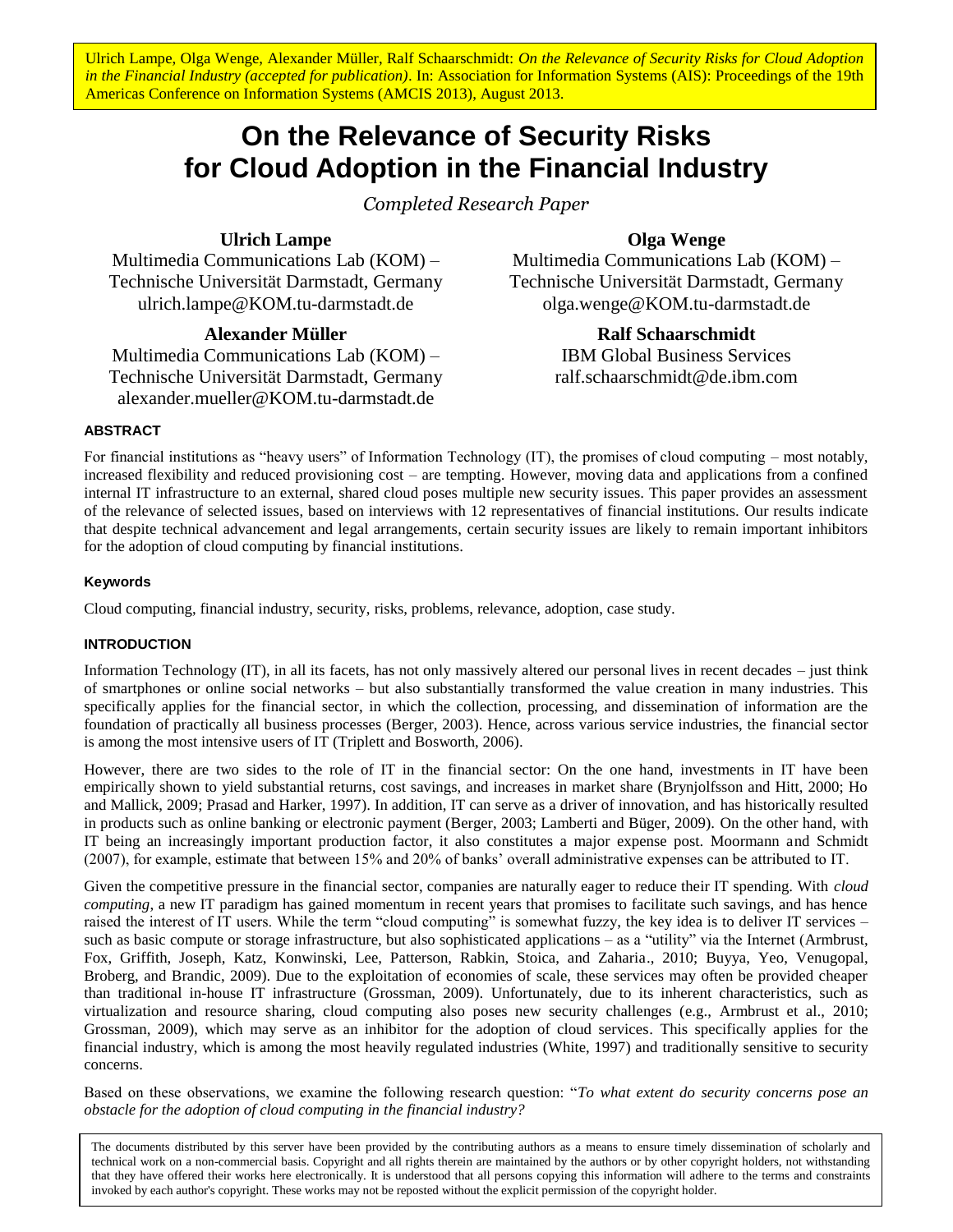In our past work, we have presented a comprehensive overview of potential security risks in cloud computing based on a literature survey (Lampe, Wenge, Müller, and Schaarschmidt, 2012). We further provided the initial results of an ongoing case study within the financial sector, which aims to empirically assess the practical relevance of these issues. In the work at hand, we present updated and additional empirical results from the study, based on interviews with 12 experts from the financial services domain. Our report focuses on an in-depth discussion of selected security risks and can serve as a valuable guideline for both practitioners and researchers in the adoption and scientific examination of cloud computing.

Due to space restrictions, this work does not provide a general introduction into cloud computing. For further details, we refer the interested reader to the seminal works by Armbrust et al. (2010), Buyya et al. (2009), or Mell and Grance (2011).

The remainder of this paper is structured as follows: In the following section, we discuss selected related research in the area of IT and cloud security. Subsequently, we introduce our methodology and present the empirical results that we gathered within our case study. A brief summary of the main findings and an outlook on future work concludes the paper.

#### **RELATED WORK**

Since the early days of cloud computing, security risks and problems have been acknowledged as an issue of elevated interest by both practitioners and researchers, and have received substantial attention. In the following, we provide a brief overview of this research domain, with a specific focus on publications that are relevant to the work at hand.

Armbrust et al. (2010) established "data confidentiality/auditability" as one of the top 10 obstacles to cloud computing. The authors state that despite the willingness of companies to outsource potentially sensitive services, such as emailing, security concerns are among the "most-cited objections" against cloud computing. Armbrust et al. further outline potential security problems, making the forecast that many issues will be handled through legal agreements, rather than technical solutions.

A comprehensive analysis of security problems in the context of cloud computing has been provided by Ardelt, Dölitzscher, Knahl, and Reich (2011). The authors distinguish between known IT security problems, which are aggravated through cloud computing, and cloud-specific issues. They further analyze the threatened security objectives and propose potential countermeasures.

Streitberger and Ruppel (2009) provide a broad discussion of security in cloud computing. In this context, the authors propose a taxonomy of security aspects, which covers the major domains infrastructure, application and platform, management, and compliance. According to the authors, existing security technologies in the cloud domain lack in maturity, and more sophisticated Service Level Agreements (SLAs) are required to provide adequate security assurances to the users.

Hanna, Mohamed, and Al-Jaroodi (2012) discuss requirements for improved cloud services for governmental, profit and nonprofit organizations. The authors' case studies state that archiving, audit, availability, privacy, and security are the most crucial requirements for healthcare providers, financial institutions, and governmental applications. The further requirements considered by Hanna et al. for better cloud services are flexibility, quality of services (QoS), and scalability.

An in-depth analysis of perceived IT security risks (PITSR) in cloud computing has been provided by Ackermann, Widjaja, Benlian, and Buxmann (2012). The authors define perceived risk as "the potential for loss in the pursuit of a desired outcome" and cluster the security issues in order to build a risk taxonomy that involves the risk dimensions confidentiality, integrity, availability, performance, accountability, and maintainability. Furthermore, Ackermann et al. conduct a survey with German companies to validate and evaluate their PITSR measurement instrument. The authors state that perceived IT security risks can "explain the customers' decisions" in adoption of cloud computing.

In the context of IT strategy in financial services organizations, Gill, Bunker, and Seltsikas (2011) examine motivators and de-motivators for cloud services adoption based on an empirical survey. The authors identify efficiency, scalability, and future downsize of internal data centers as the main motivators, while lack of maturity, commingling of data in the multitenant environments, and customers regulatory compliance are found as the main de-motivators.

Carroll, van der Merwe, and Kotzé (2011) present a qualitative study based on interviews with senior managers of major companies with current or planned implementation of cloud computing. They identify information security as "the biggest cloud computing concern". Poor third-party management, vendor lock-in, regulations and legislation, and insufficient operations and disaster recovery management are mentioned as additional inhibitors for cloud computing adoption.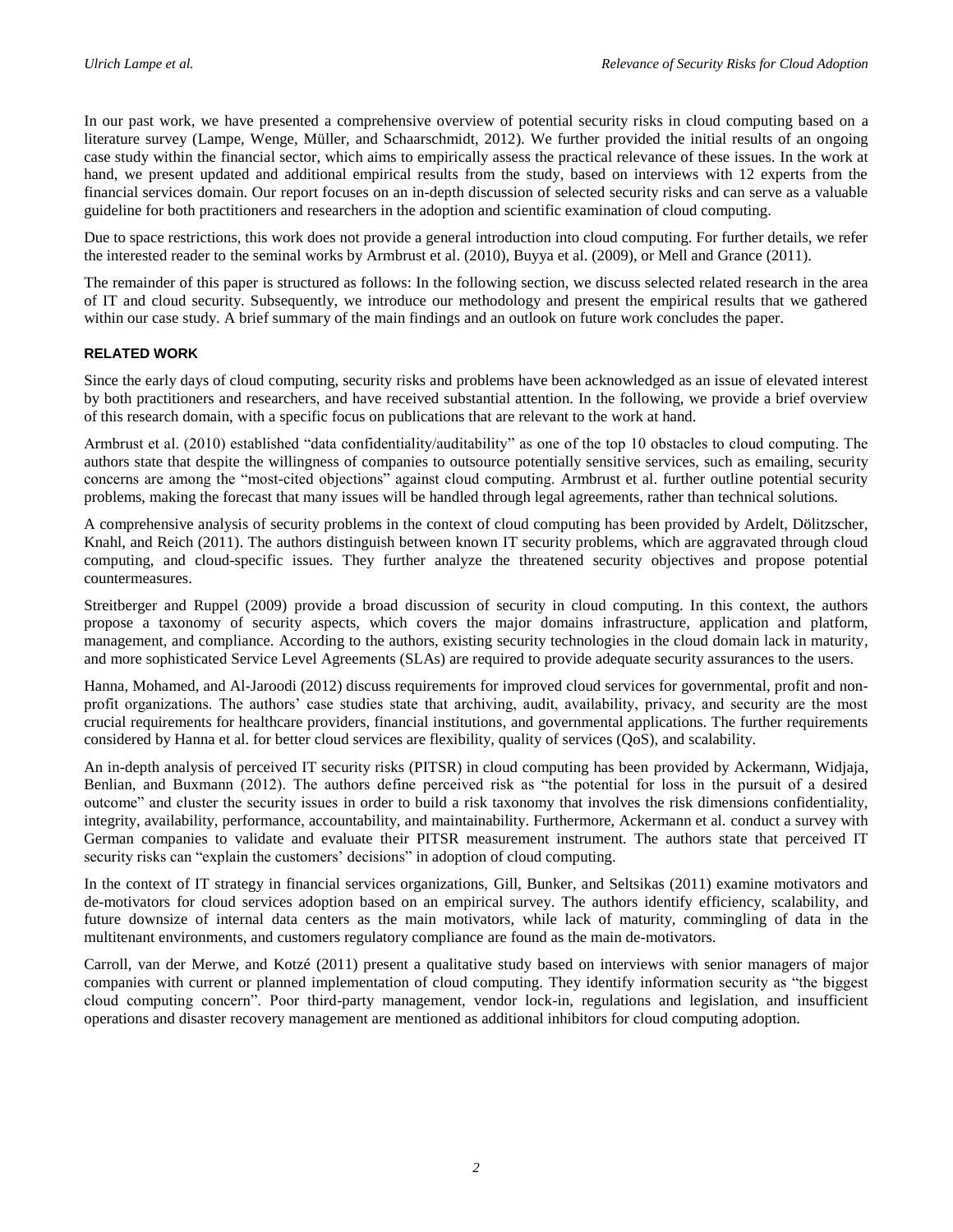# **FINDINGS FROM THE FINANCIAL INDUSTRY**

#### **Research Methodology**

As explained before, we identified 23 potential security problems or risks in cloud computing based on a literature survey in our previous research (Lampe et al., 2012). We aligned these problems with the ten domains of the so-called CISSP certificate, a comprehensive certification that covers diverse areas of IT security, ranging from the physical security of facilities to legal aspects (Conrad, Misenar, and Feldman, 2010; Harris, 2010). In addition, we identified the threatened security objectives, using the well-known "CIA triad" as a basis, which defines confidentiality, integrity, and availability of data as primary concerns (Conrad et al., 2010; Johnson, 2010).

In order to answer the research question, i.e., examine the practical relevance of these issues with respect to the cloud computing adoption in financial institutions, we chose a qualitative research approach, namely a *case study*. With respect to this instrument, different designs are described in the literature, which exhibit specific advantages and disadvantages (Yin, 2009). In our work, we pursue a *holistic, multi-case design*. In this context, holistic means that financial institutions as a whole – and not their individual units or departments – constitute the matter of examination. We chose a multi-case design due to the potentially higher robustness and explanatory power of such design (Yin, 2009).

As primary data source, we selected the instrument of *personal interviews* with domain experts. As major strengths, this instrument permits a targeted examination of the case study topic and can be highly insightful. However, due to different forms of bias in the responses, the results should also be subject to careful interpretation (Yin, 2009).

As structural guideline for the interviews, we compiled a questionnaire consisting of roughly 40 individual questions. The questionnaire comprises of three sections; the first, introductory part focuses on the interviewee, his or her organization, and the general understanding of cloud computing. The second part puts the focus on IT security, whereas the third part deals with IT compliance.

Using this questionnaire, we conducted interviews with 12 representatives of three companies from the financial services sector. All three companies are headquartered in Germany; two of them have an international business focus, while one company has a stronger focus on the national market. Due to legal constraints, we refrain from providing additional details about the institutes. All interviewees work in the IT department of their respective company; the majority has a professional focus on IT security, and all have experience with cloud computing.

Each interview lasted approximately one hour in time. The interviews were digitally recorded and subsequently transcribed into written text. In the following, the interviewees were given the opportunity to review the transcript and make additions or deletions. In accordance with the recommendations by Walsham (1995), supplemental notes were taken during the interview process by a second researcher to document statements of elevated interest.

The transcripts and notes were analyzed using the method of qualitative content analysis, as described by Gläser and Laudel (2010). Due to space restrictions, the following report of results focuses on a selected set of security issues, for which we received the most insightful and extensive responses by our interviewees. An overview of these issues is provided in [Table 1](#page-3-0) on the following page.

# **Security Problem "Insufficient Security Monitoring Policies"**

According to Ardelt et al. (2011), cloud providers should operate a monitoring system, which permits to detect security glitches, take appropriate countermeasures, and inform the clients. However, the authors claim that cloud providers generally do not operate such automated system.

Heinle and Strebel (2010), in contrast, state that some monitoring solutions exist in the area of Infrastructure as a Service (IaaS). However, according to the authors, these solutions are in a state of "infancy" and commonly not compatible or integrated with existing in-house systems. Hence, the security objectives confidentiality, availability, and integrity may be threatened.

According to the interviewees, monitoring systems are widely deployed in the current IT infrastructure. In this context, proactive real-time monitoring is favored over reactive solutions. However, the experts acknowledge that the capabilities of monitoring systems are necessarily limited; according to one interviewee, "monitoring on the level of data records is almost impossible to implement", according to another, "monitoring everything is illusionary". Hence, as one interviewee explained, "[companies] need to trust their employees from some point on".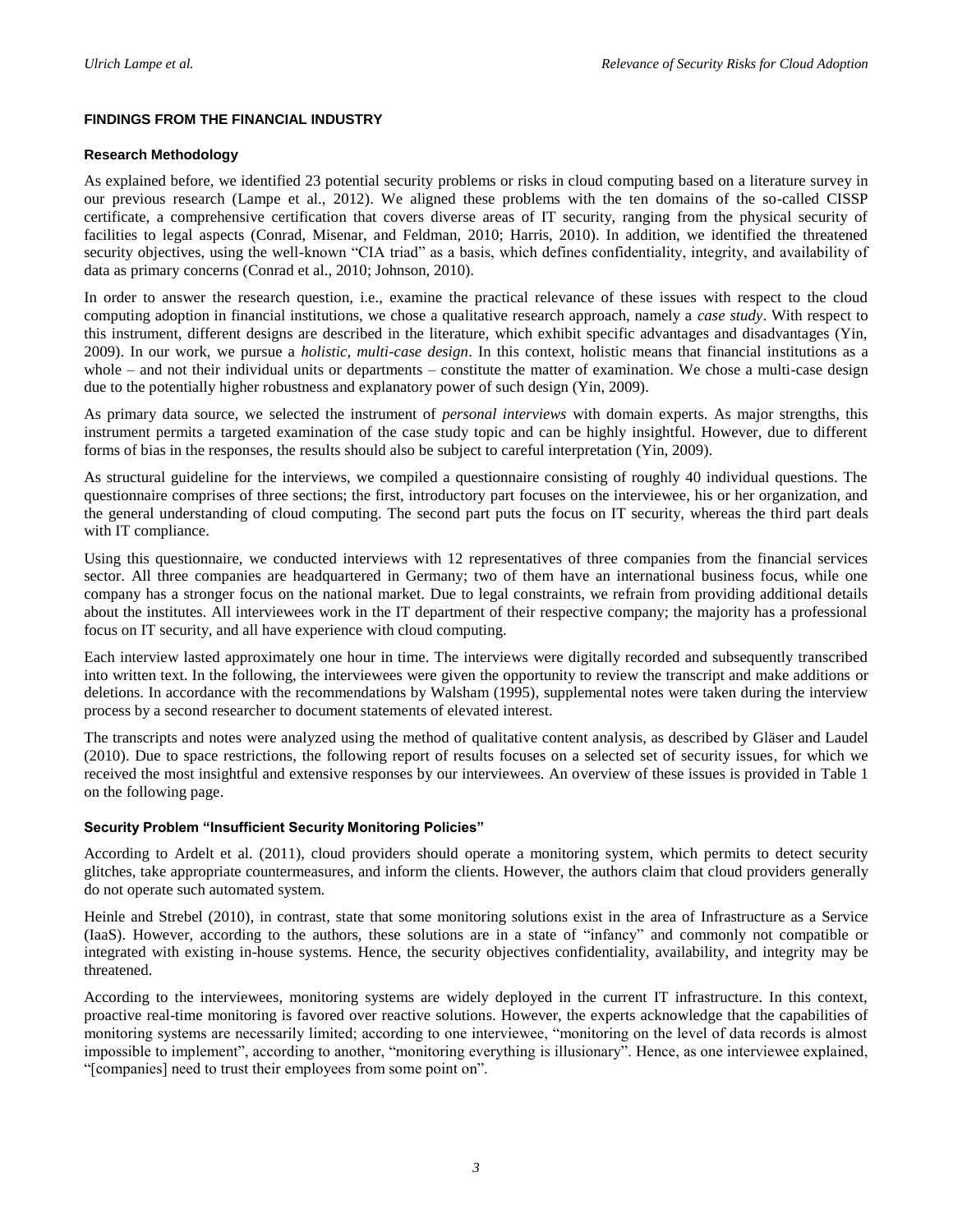$\overline{a}$ 

| <b>CISSP Domain</b>                                                             | <b>Problem or Risk</b>                                         | <b>Threatened</b><br><b>Security</b><br>Objective $1$ | <b>Sources</b><br>in Alphabetical Order                                              | Respondents/<br>$\text{Codings}^2$ |
|---------------------------------------------------------------------------------|----------------------------------------------------------------|-------------------------------------------------------|--------------------------------------------------------------------------------------|------------------------------------|
| <b>Information Security</b><br>Governance and Risk<br>Management                | Insufficient security<br>monitoring policies                   | C, I, A                                               | Ardelt et al., 2011; Heinle and Strebel, 2010;<br>Hubbard and Sutton, 2010           | 8/22                               |
|                                                                                 | Lack of interoperability<br>between cloud service<br>providers | C, I, A                                               | Ardelt et al., $20113$ ; Armbrust et al., $2010$ ;<br>Streitberger and Ruppel, 2009; | 10 /29                             |
| Access Control                                                                  | Abuse of administrative<br>privileges or rights                | C, I, A                                               | Ardelt et al., 2011;<br>Hubbard and Sutton, 2010                                     | 10/23                              |
|                                                                                 | Abuse or theft of user<br>accounts                             | C, I, A                                               | Armbrust et al., 2010; Conrad et al., 2010;<br>Hubbard and Sutton, 2010              | 10/29                              |
| <b>Business Continuity</b><br>Planning and Disaster<br><b>Recovery Planning</b> | Failure of the communication<br>link or data center            | A                                                     | Armbrust et al., 2010;<br>Conrad et al., 2010                                        | 11/22                              |
| Legal, Regulations,<br>Investigations, and<br>Compliance                        | Migration of data between<br>different data center locations   | C                                                     | Ardelt et al., 2011;<br>Streitberger and Ruppel, 2009                                | 11/61                              |

#### <span id="page-3-0"></span>**Table 1: Selected security risks that were examined in our case study. This table is an updated excerpt of a more comprehensive overview, which was provided in our previous work (Lampe et al., 2012).**

With respect to external cloud providers, monitoring is seen as one potential measure amongst many to address security risks. However, as was acknowledged by our respondents, the same restrictions apply as for internal monitoring. In addition, one interviewee highlighted that the monitoring of an external provider would require corresponding legal and technical arrangements.

# **Security Problem "Lack of Interoperability between Cloud-Service Providers"**

Heinle and Strebel (2011) see a lack of technical interfaces as well as incompatible standards as a predominant characteristic of IaaS cloud computing offers. According to the authors, this situation may result in vendor lock-in, i.e., the dependency of a user on a specific provider. Streitberger and Ruppel (2009), as well as Armbrust et al. (2010), share this concern, where the latter more specifically refer to it as the risk of "data lock-in".

According to Ardelt et al. (2011), the incompatibility between different cloud providers is problematic with respect to the security objective of availability. In our opinion, a lack of interoperability may further threaten the objectives of confidentiality and integrity, because a potentially insecure and error-prone conversion process is required once data is moved into or out of an external cloud, respectively between different clouds.

With respect to this issue, our study revealed controversial standpoints among the interviewees. Some respondents claimed that a lock-in effect due to insufficient interoperability should not occur in a market with highly standardized services, and claimed that individual vendors would not be able to lock-in their customers in the long run. In this context, one interviewee claimed an ongoing convergence in the cloud computing market with respect to services and prices, which would render individual providers exchangeable – like a "cellular provider" – in the future.

Other interviewees, however, referred to the risk of vendor lock-in as a "fundamental inhibitor" for the adoption of cloud computing in the financial sector; another interviewee specifically called it "a very large risk today". According to one interviewee, the risk of vendor lock-in specifically persists in the public cloud, where the user only retains control of "very small segments [of the overall IT infrastructure]".

<sup>&</sup>lt;sup>1</sup> Abbreviations: Confidentiality (C), Integrity (I), and Availability (A). Please refer to Johnson (2010) for a definition.

<sup>2</sup> Number of interviewees that made statements about a specific issue and corresponding number of *codings*, i.e., interview transcript fragments that were considered in the analysis.

<sup>&</sup>lt;sup>3</sup> Please note that we incorrectly listed Hubbard and Sutton (2011) instead of Streitberger and Ruppel (2009) as source for this specific security problem in our previous publication.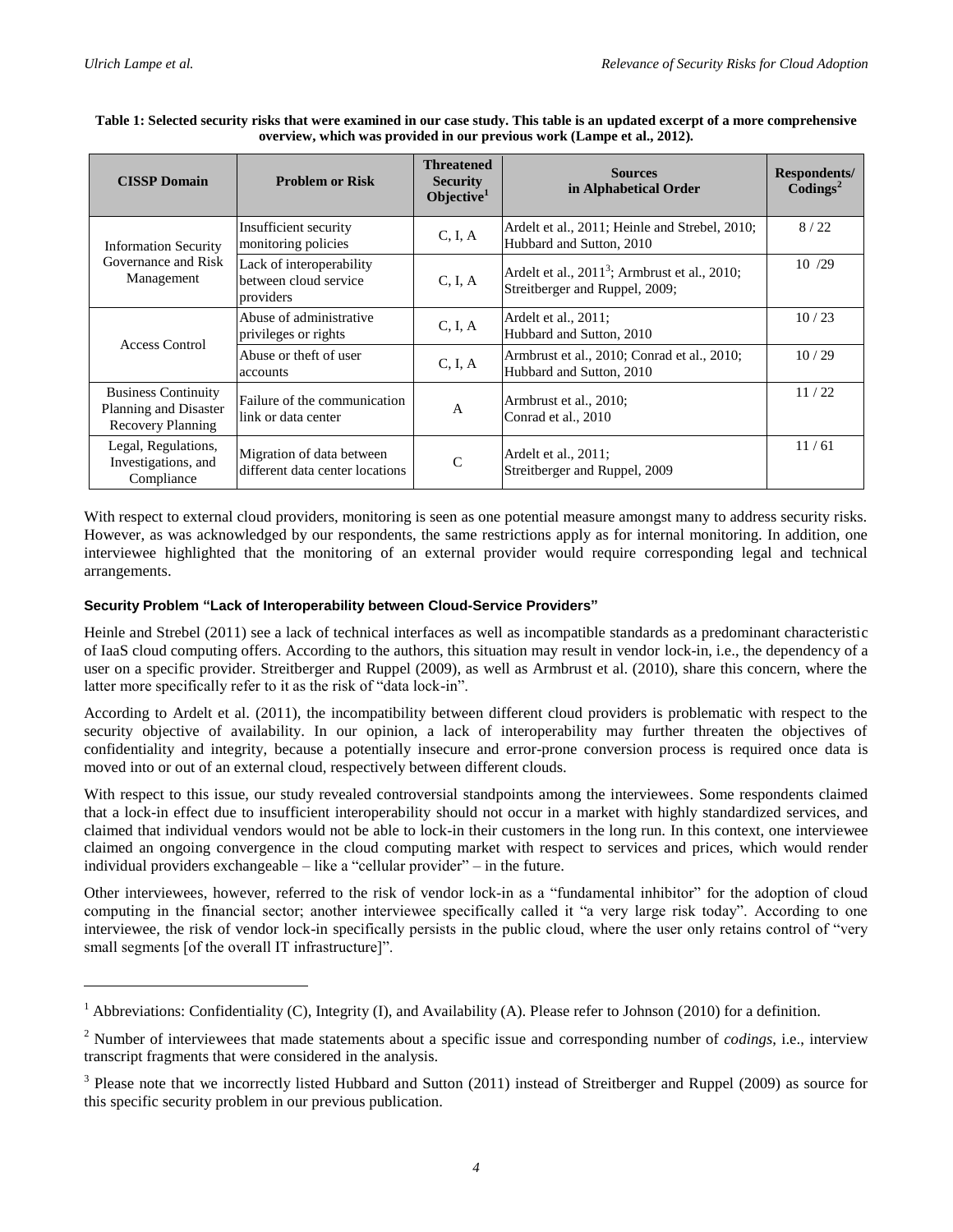#### **Security Problem "Abuse of Administrative Privileges or Rights"**

Hubbard and Sutton (2011) state that the abuse of privileges or rights through malicious insiders is a well-known problem in IT, which, however, is aggravated with the introduction of cloud computing. In this respect, the authors see the lack of transparency as the key deficit within cloud computing, because cloud providers do not, e.g., disclose their hiring or monitoring policies. Conrad et al. (2010) further point out that insider attacks are not necessarily intentional, but may also result from mistakes that are made due to insufficient training.

This is specifically problematic in the context of IaaS, where users lease virtual machine instances, and external administrators commonly have root access to the underlying host machines. Thus, through the so-called hypervisor, i.e., the virtualization software, external parties may access the client machines, and hence, client data (Ardelt et al., 2011). Thus, this problem potentially threatens all considered security objectives, namely, confidentiality, availability, and integrity.

In accordance, this potential security problem is seen as a "valid scenario" with "a massive potential for abuse" by the respondents in our case study. Hence, the interviewees agreed that external parties and their staff members need to underlie the same stringent control systems as internal employees. Thus may involve measures such as a preliminary background screening or constant monitoring for suspicious activities.

However, the respondents also stated that while such procedures may be negotiated with a cloud provider, their correct implementation cannot be fully controlled by the cloud user. In accordance, one interviewee argued that "highly sensitive data cannot be outsourced". Another stated that retaining control of the encryption keys may provide a viable solution, which would prevent the access of malicious insiders to encrypted data.

#### **Security Problem "Abuse or Theft of User Accounts"**

According to Hubbard and Sutton (2010), the "hijacking" of accounts, based on attack methods such as "phishing, fraud, and exploitation of software vulnerabilities", is a well-known problem in IT systems. It may target large user groups, but also "high-value" individuals, such as executives (Conrad et al., 2010).

While the theft of user accounts is not a new phenomenon, the use of external cloud providers adds a new attack vector: As Hubbard and Sutton (2010) further explain, an attacker may not only, e.g., gain access to confidential information, but also exploit the illegal access for future attacks on third parties. Hence, the abuse or theft of user accounts threatens all three considered security objectives, i.e., confidentiality, availability, and integrity.

Most of the interviewees in our study acknowledged that the abuse or theft of user accounts is a practical risk in cloud computing; one interviewee characterized it as "inherent risk". Another interviewee pointed out that the provision of IT services in general involves multiple external providers. Correspondingly, he argued that "service providers have to be incorporated into the [internal] security measures".

As an example of an actual (technical) measure, one interviewee named "certificate-based authentication". Other interviewees more generally stressed the role of "appropriate processes" for the minimization of security risks. Three respondents further stated that it is important for a company to raise awareness among employees concerning the potential abuse of administrative privileges. This may be accomplished through educational measures.

#### **Security Problem "Failure of the Communication Link or Data Center"**

According to the seminal work by Armbrust et al. (2010), service availability – or more precisely, a lack thereof – is among the top obstacles for the adoption of cloud computing. The authors argue that despite geographically distributed data centers, an individual cloud provider may constitute a "single point of failure", e.g., due to the use of the identical software or the risk of bankruptcy, which is undesirable in high-availability scenarios.

Conrad et al. (2010) provide various examples for so-called "disruptive events" that may result in the outage of a communication link or data center. These events range from natural catastrophes, such as hurricanes, to acts of terrorism. In our opinion, such events primarily constitute a threat to the security objective of availability.

According to our interviewees, dedicated private communication lines are generally preferred over public networks, such as the Internet. The handling of communication outages is perceived as a matter of proper legal arrangements with the respective providers; however, technical solutions, i.e., redundant lines, are also required in the case that "a network provider is not able to deliver its service". Nevertheless, one interviewee acknowledged that "general outages of the Internet [..] cannot be compensated", saying that such scenario was "out of our control sphere".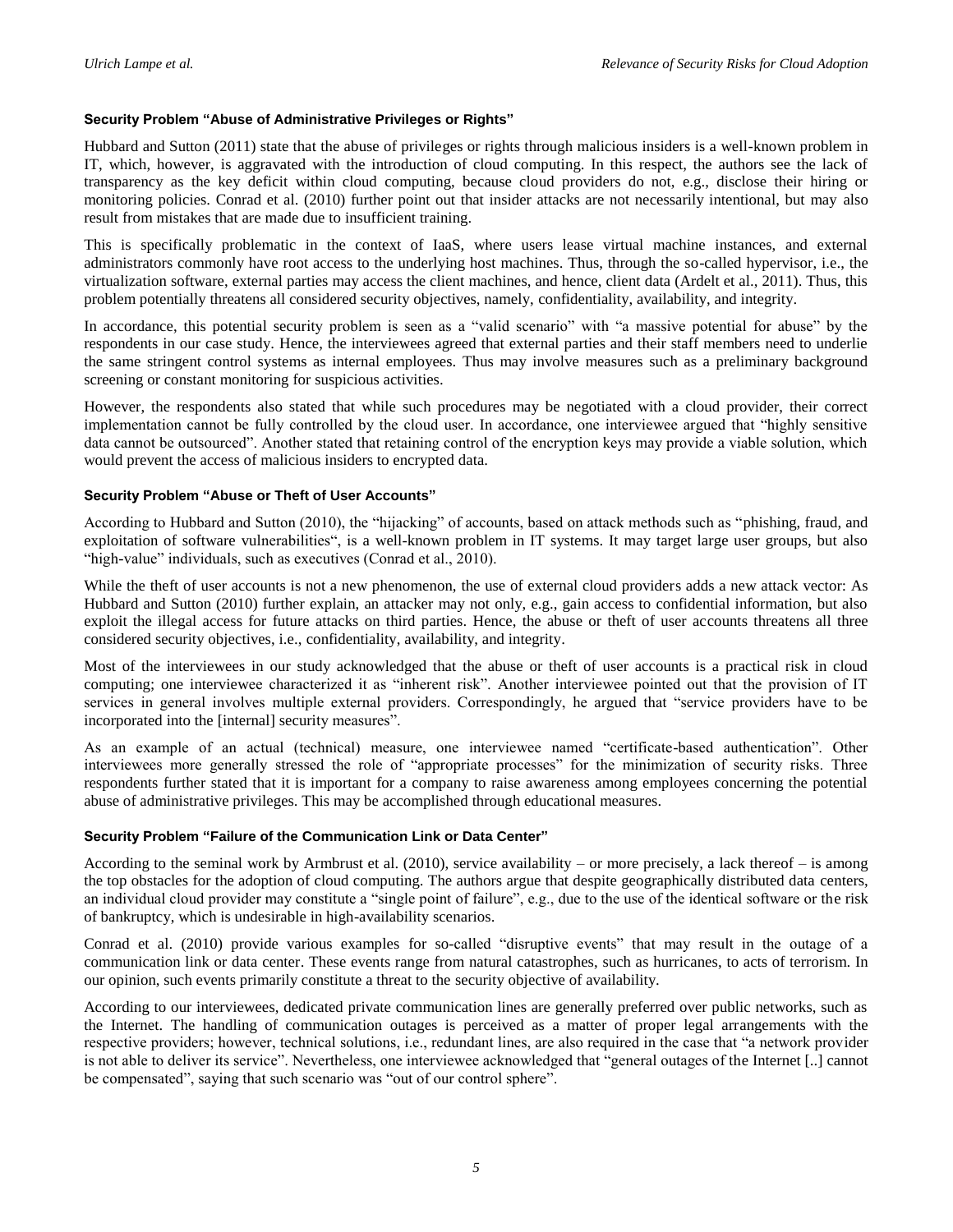In order to address data center outages, the institutes in our study generally pursue a mirroring strategy, which involves pairs of similar data centers and permanent replication of data. The efficiency of these strategies is verified through continuous simulation and internal auditing procedures. The same requirements as for the internal IT infrastructure would likely apply for external clouds. As one interviewee put it, "a cloud scenario would require the practical ability to replace a data center", specifically in the case of critical data.

#### **Security Problem "Migration of Data between Different Data Center Locations"**

As Ardelt et al. (2011) explain, the uncertainty concerning the physical location of data is one of the main differences between traditional IT outsourcing and cloud computing. Due to lack of appropriate monitoring mechanisms, data may be moved between data centers in different geographical areas, and cloud users may subsequently get in conflict with data privacy laws or regulatory requirements.

According to Streitberger and Ruppel (2009), such legal or regulatory requirements may, for example, apply to financerelated data such as tax information. The authors further explain that the security objective of confidentiality may easily be hurt if a cloud provider has the right to "read, disclose, or transfer" data, given that the applicable laws substantially differ between different geographical regions and corresponding jurisdictions.

The participants of our case study acknowledge that the potential migration of data between data centers and resulting uncertainty about its physical whereabouts can be problematic. According to our respondents, data is generally classified according to the applicable regulatory requirements.

Based on this classification, the physical location may be restricted to certain "perimeters". In the case of the Germany-based companies in our case study, these perimeters involve Germany, the European Union (EU), and so-called (unsafe) third countries. In this context, the *Safe Harbor* agreement – with permits to transfer sensitive data from the EU to the United States under certain conditions (Streitberger and Ruppel, 2009) – is seen as "insufficient", because "American authorities have comprehensive [data] access rights in the case of legal investigations". Nevertheless, in general, legal agreements with cloud providers are perceived as a viable option to regulate and restrict the migration of data.

#### **CONCLUSIONS AND OUTLOOK**

For the financial industry as an intensive user of IT, cloud computing offers a large potential for cost savings. However, given that the financial sector is a heavily regulated industry that deals with valuable and sensitive information, security issues may pose a major inhibitor for cloud adoption.

Our past research, which featured an extensive literature survey, has indicated that cloud computing, specifically based on a public cloud deployment model, poses a variety of security problems (Lampe et al, 2012). Some of these issues have already been examined in the IT security domain in the past, while others newly arise due to the inherent characteristics of cloud computing, such as the common use of virtualization and multi-tenancy.

On the basis of the 12 personal interviews that we have conducted with representatives from the financial industry, it can be concluded that most of these problems do, in fact, serve as inhibitors to cloud adoption. Yet, the practical relevance and individual assessment of these problems substantially differs.

To start with, in the area of security monitoring, adequate solutions appear to exist today, even though they have their limitations. The key challenge for financial institutions as prospective cloud users exists in putting those mechanisms in place at external cloud providers; this is a legal, rather than technical challenge. Yet, it may still be difficult to tackle, because today's public clouds very much profit economically from their minimum of service individualization.

Insufficient interoperability among providers is a strongly disputed issue. At the time being, it is difficult to judge whether this concern will be resolved through standardization efforts. Yet, at least in the IaaS area, some progress has been made in recent years, and despite some perceptions, even providers may ultimately benefit from the process (Armbrust et al., 2010).

Both the abuse of administrative rights and stolen user accounts are well-known challenges, but may further gain in relevance in cloud computing scenarios. Our study indicates that the corresponding security concerns can partially be resolved by technical measures and legal agreements. However, specifically the issue of abuse of administrative rights could be a major inhibitor for financial institutions to adopt public cloud services unless providers are willing to act more transparently.

With respect to hardware failures, it will be interesting to see whether public cloud providers are willing and able to offer the same availability standards that are enforced in private IT infrastructures today. If not, applications of the public cloud will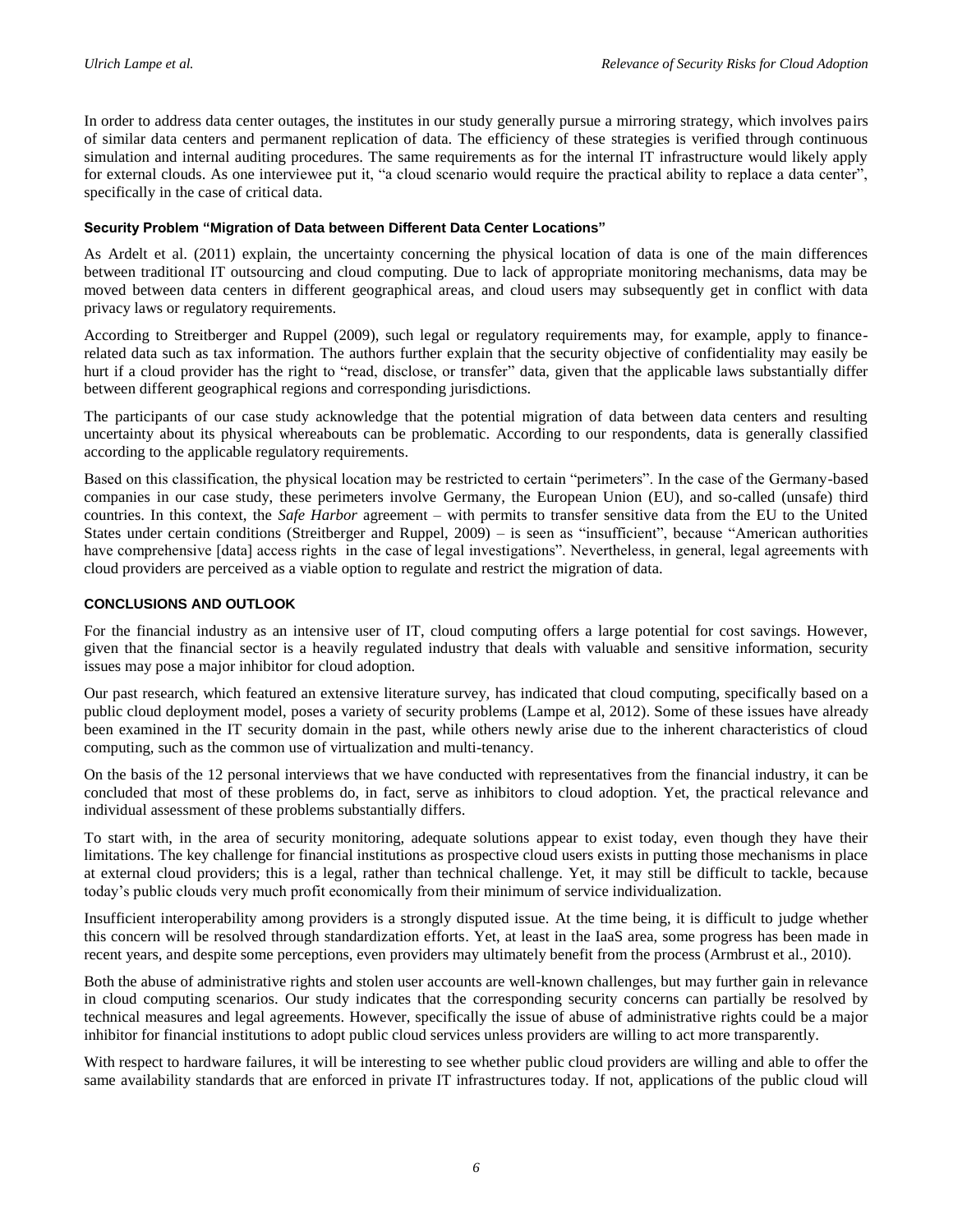likely be limited to non-critical data and business applications in the future, thus serving as a (limited) complement to existing internal IT.

Lastly, the migration of data and resulting unawareness of its physical location – according to the National Institute of Standards and Technology (NIST), one of the essential characteristics of cloud computing (Mell and Grance, 2011) – remains a severe challenge. Specifically for European banks, which underlie strict legal and regulatory requirements, the potential exposure of data to foreign authorities poses a major inhibitor for cloud adoption. Yet, the tendency of public cloud providers to construct dedicated data centers in different jurisdictions may alleviate these concerns in the medium- and long-term.

In summary, with respect to our initial research question from the introduction, it can be concluded that security concerns do pose an important inhibitor for the adoption of cloud computing in the financial services sector. In addition, our case study indicates that despite technical advancements, many of these issues will remain challenging in the medium- and long-term. Hence, it is safe to conclude that financial institutions will continue to provide large parts of their required IT capacities inhouse in the future, rather than purchase them from external (public) cloud providers.

In our future work, we primarily aim to complement our current qualitative research approach through a larger scale quantitative study, which will permit more a statistically sound assessment of security problems in the cloud computing domain. In addition, our research focus lies on the development of technical solutions to address those risks that were identified as main inhibitors for cloud adoption in this paper.

#### **ACKNOWLEDGEMENTS**

This work has partly been sponsored by E-Finance Lab e.V., Frankfurt am Main, Germany [\(www.efinancelab.de\)](http://www.efinancelab.de/).

#### **REFERENCES**

- 1. Ackermann, T., Widjaja, T., Benlian, A., Buxmann, P. (2012) Perceived IT Security Risks of Cloud Computing: Conceptualization and Scale Development, In *Proceedings of International Conference on Information Systems,*  December 16-19, Orlando, United States*.*
- 2. Ardelt, M., Dölitzscher, F., Knahl, M. and Reich, C. (2011) Sicherheitsprobleme für IT-Outsourcing durch Cloud Computing, *HMD - Praxis der Wirtschaftsinformatik*, 48, 281, *62-70.*
- 3. Armbrust, M., Fox, A., Griffith, R., Joseph, A.D., Katz, R., Konwinski, A., Lee, G., Patterson, D., Rabkin, A., Stoica, I. and Zaharia, M. (2010) A View of Cloud Computing, *Communications of the ACM*, 53, 4, 50-58.
- 4. Berger, A.N. (2003) The Economic Effects of Technological Progress: Evidence from the Banking Industry, *Journal of Money, Credit, and Banking*, 35, 2, 141-176.
- 5. Brynjolfsson, E. and Hitt, L.M. (2000) Beyond Computation: Information Technology, Organizational Transformation and Business Performance, *The Journal of Economic Perspectives*, 14, 4, 23-48.
- 6. Buyya, R., Yeo, C.S., Venugopal, S., Broberg, J. and Brandic, I. (2009) Cloud Computing and Emerging IT Platforms: Vision, Hype, and Reality for Delivering Computing as the 5th Utility, *Future Generation Computer Systems*, 25, 6, 599- 616.
- 7. Carroll, M., van der Merwe, A., Kotze, P. (2011), Secure Cloud Computing: Benefits, Risks and Controls, In *Proceedings of the Information Security South Africa*, August 15-17, Johannesburg, South Africa, 1-9.
- 8. Conrad, E., Misenar, S. and Feldman, J. (2010) CISSP Study Guide, Elsevier, Burlington.
- 9. Gill, A.Q. and Bunker, D., Seltsikas, P. (2011), An Empirical Analysis of Cloud, Mobile, Social and Green Computing: Financial Services IT Strategy and Enterprise Architecture, In *Proceedings of the International Conference on Dependable, Autonomic and Secure Computing,* December 12-14, Sydney, Australia, 697-704.
- 10. Gläser, J. and Laudel, G. (2010) Experteninterviews und qualitative Inhaltsanalyse ( $4<sup>th</sup>$  ed.), VS Verlag, Wiesbaden.
- 11. Grossman, R.L. (2009) The Case for Cloud Computing, *IT Professional,* 2, 11, *23-27.*
- 12. Hanna, E.M., Mohamed, N. and Al-Jaroodi, J. (2012) The Cloud: Requirements for a Better Service, In *Proceedings of the 2012 IEEE/ACM International Symposium on Cluster, Cloud and Grid Computing,* May 13-16, Ottawa, 787–792.
- 13. Harris, S. (2010) CISSP Certification All-in-One Exam Guide (5<sup>th</sup> ed.), McGraw-Hill, New York.
- 14. Heinle, C. and Strebel, J. (2010) IaaS Adoption Determinants in Enterprises, In *Proceedings of the 7nd International Conference on Economics of Grids, Clouds, Systems, and Service*, August 30-31, Ischia, Italy, 93-104.